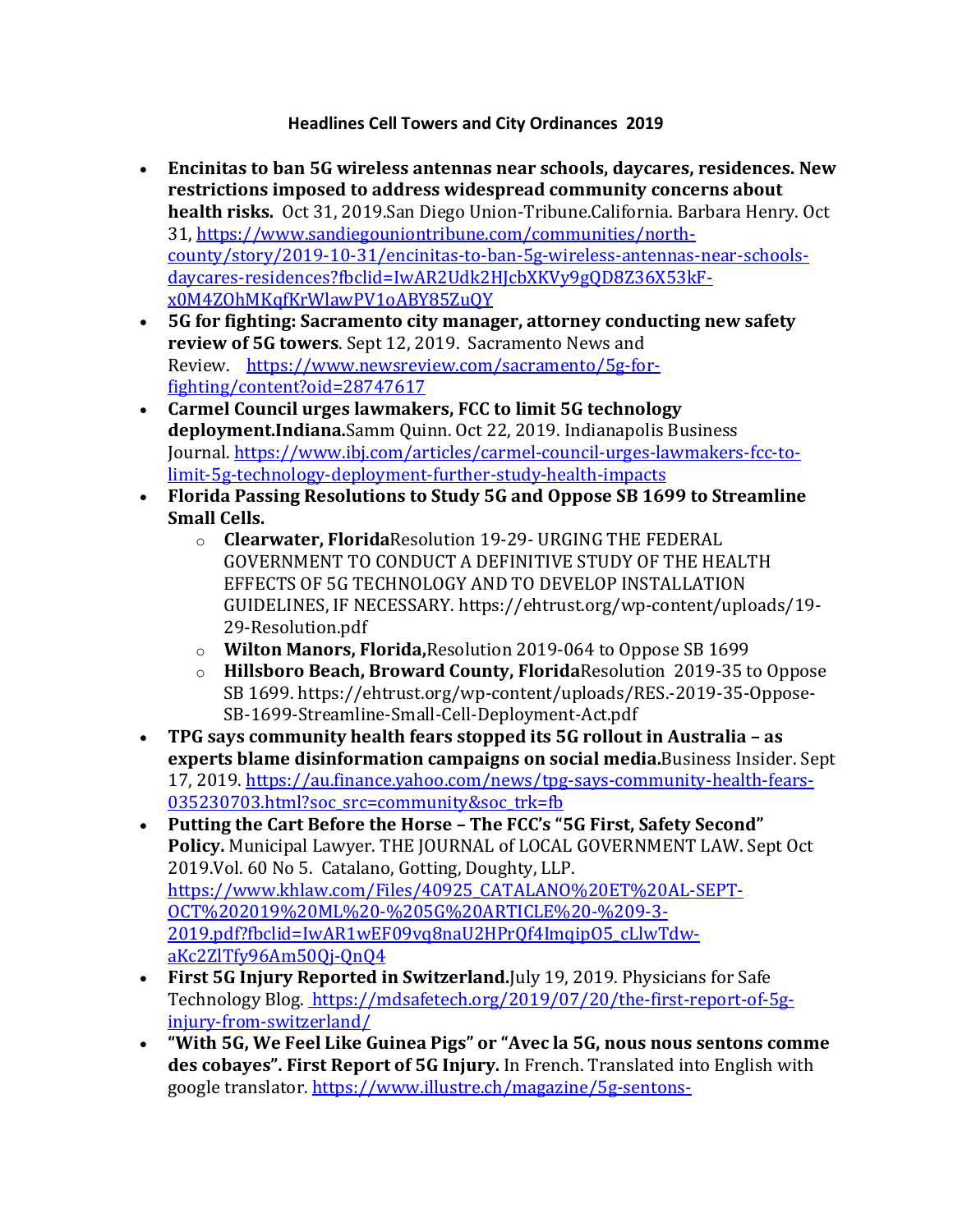cobayes?utm\_source=facebook&fbclid=IwAR1kXKK1yWBDKoaZRVOQB7gRvC8o-1a3GyVbQHJPyPkAzzpl73iKYtaiA6Q

- Cities Outline Their Challenges to the FCC's 5G Rule in Court Filings [to **preempt local controll**. June 13, 2019. Andrea Noble. https://www.routefifty.com/management/2019/06/cities-outlinechallenges-fcc-5g-rule/157728/
- Reinette Senum: High-speed broadband will come to Nevada County; how is **up to us.**Sept 23, 2019. The Union. https://www.theunion.com/opinion/columns/reinette-senum-high-speedbroadband-will-come-to-nevada-county-how-is-up-to-us/
- 5G Whiz Report. Full Measure News.Sept 15, 2019. News interview with Dr. Martin Pall.http://fullmeasure.news/news/cover-story/5g-whiz
- 5G opponents cite health concerns in urging city to limit wireless **antennas:** Encinitas council to discuss changing its controversial new ordinance on Oct. 30

Sept 24, 2019. San Diego Union Tribune. Barbara Henry. https://www.sandiegouniontribune.com/communities/northcounty/story/2019-09-24/5g-opponents-cite-health-concerns-in-urging-city-tolimit-wireless-antennas

- Los Altos council to vote on ordinance that mostly keeps small cell antennas **out of neighborhoods.**Daily Post Aug 5, 2019. Emily Mibach. https://padailypost.com/2019/08/05/los-altos-council-to-vote-onordinance-that-mostly-keeps-small-cell-antennas-out-of-neighborhoods/
- Los Altos Council Passes 5G Regulations, Weighs in on Housing Bills. Aug 14, 2019. Melissa Hartmen. https://www.losaltosonline.com/news/sections/news/199-city-

affairs/60610-los-altos-council-passes-5g-regulations-weighs-in-on-housing-bills

- AT&T wants to put small antenna 10 feet from girl's bedroom window. [uly 10, 2019. Palo Alto Daily. Emily Mibach. https://padailypost.com/2019/07/10/attwants-to-put-small-antenna-10-feet-from-girls-bedroom-window/
- Elk Grove Residents warned of Possible Health Hazards of 5G. The mayor of Elk Grove, a Supervisor and expert panelists presented detailed scientific information. June 18, 2019. Elk Grove Tribune. Tillie Fong. http://elkgrovetribune.com/elkgrove-residents-warned-possible-health-hazards-5g/
- Boulder Colorado Has Expert Legal Opinion to Maintain Local Control of Small **Cell Towers by Attorney Grant Wilson. Boulder Colorado Small Cell Ordinance Legal Opinion Policy Report**
- 5G Danish Report-Legal Opinion whether it would be in contravention of human rights and environmental law to establish the 5G-system in Denmark. **2019. 5G Danish legal opinion Jensen 2019**
- Marin supervisors adopt new rules for 5G. July 9, 2019. Marin Independent **Journal. https://www.marinij.com/2019/07/09/marin-supervisors-adoptnew-rules-for-5g/**
- San Francisco Bans Facial Recognition Technology.May 14, 2019, Kate Conger et al. NYT. https://www.nytimes.com/2019/05/14/us/facial-recognition-ban-sanfrancisco.html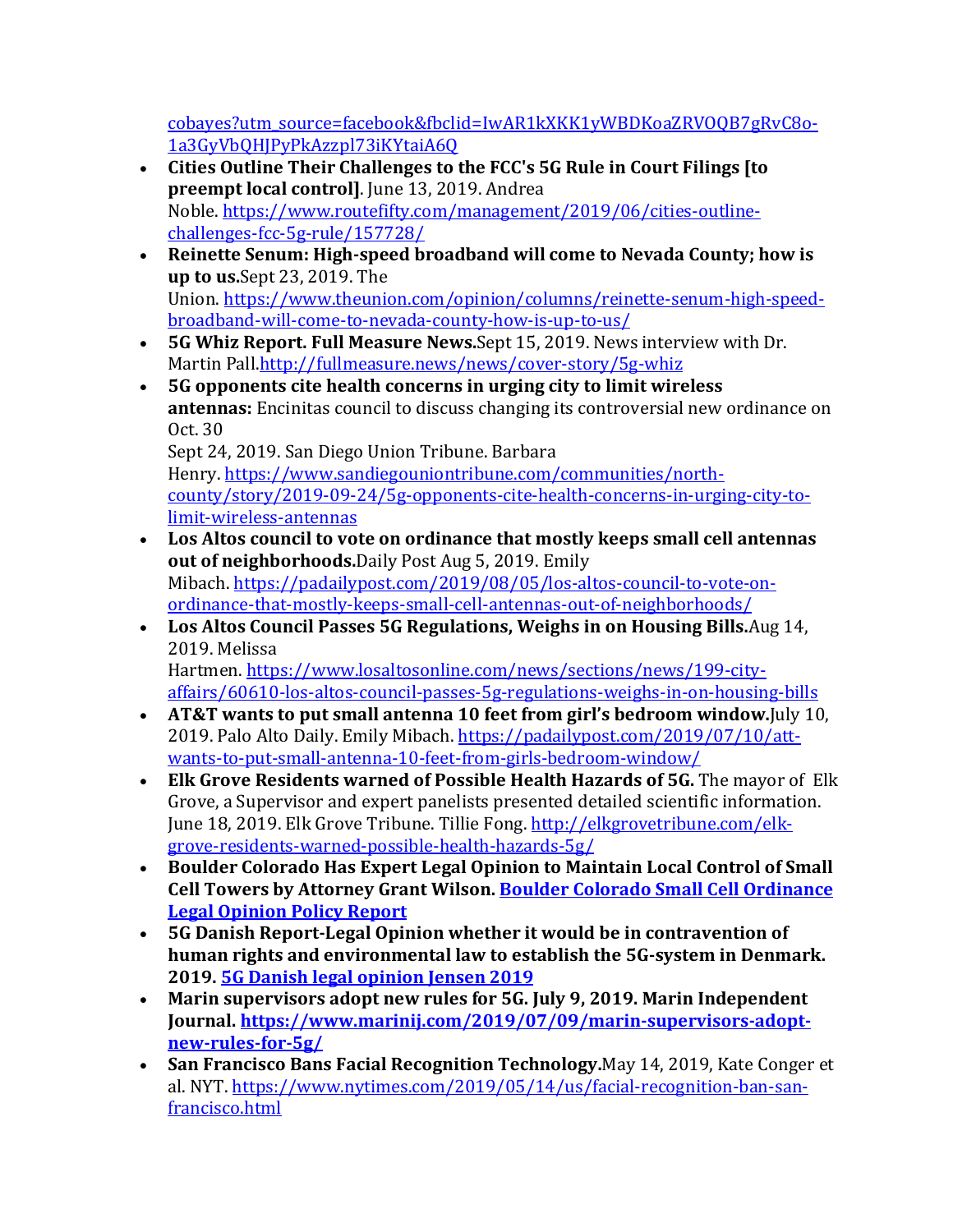- Verizon Claims 5G Will Help Fight Cancer. Experts Say That's Not Likely. 5G is not magic, and experts say the wireless technology is not likely to revolutionize hospitals.Motherboard. Tech by Vice. Karl Bode. June 14, 2019. https://www.vice.com/en\_us/article/43j5q9/verizon-claims-5g-will-helpfight-cancer-experts-say-thats-notlikely?utm\_campaign=sharebutton&fbclid=IwAR3Em0tbXtuZA7mG2vHj5XHzDsQD nObmJwKbzSwo3DbKRH0RACWItvTNR2A
- The Terrifying Potential of the 5G Network: the Future of Wireless Technology holds the promise of total connectivity. But will be especially susceptible to **cyberattacks and surveillance.** Sue Halpern. April 26, 2019. The New Yorker. https://www.newyorker.com/news/annals-of-communications/the-terrifyingpotential-of-the-5g-network
- 'Are community concerns over the 5G network rollout based on unfounded **anxiety or valid evidence?'** Guest Blog from Dr. Don Maisch, Australia. Between a Rock and a Hard place. April 25, 2019. https://betweenrockandhardplace.wordpress.com/2019/04/25/guest-blogfrom-dr-don-maisch-australia-are-community-concerns-over-the-5g-networkrollout-based-on-unfounded-anxiety-or-valid-evidence/
- Stop 5G: Day of Action as EU Cities Ban **5G.** https://mdsafetech.org/2019/04/28/stop-5g-may-15-2019-day-of-action/
- Court upholds SF's right to prevent telecom companies from marring scenic **views.**Bob Egelko April 4, 2019. https://www.sfchronicle.com/bayarea/article/Court-upholds-SF-s-right-toprevent-telecom-13742615.php
- Canton of Geneva prohibits construction of 5G antennae. April 11, 2019. Telecompaper. https://www.telecompaper.com/news/canton-of-geneva-prohibitsconstruction-of-5g-antennae--1288622
- Germans petition Parliament to stop 5G auction on health grounds. April 8, 2019. Telecompaper. https://www.telecompaper.com/news/germans-petitionparliament-to-stop-5g-auction-on-health-grounds--1287962
- Radiation concerns halt Brussels 5G development, for now.April 1, 2019. The Brussels Times. http://www.brusselstimes.com/brussels/14753/radiationconcerns-halt-brussels-5g-for-now
- **5G Auction Germany: Petition reaches Bundestag.**April 5, 2019. 5G Global News. https://5globalnews.com/5g-auction-germany-petition-reaches-bundestag/
- European Commission Scientific Committee on Health, Environmental and **Emerging Risks (SCHEER) 2018 Report Lists 5G Radiation as Risk.**https://ec.europa.eu/health/scientific\_committees/scheer\_en
- The inconvenient truth about cancer and mobile phones: We dismiss claims about mobiles being bad for our health – but is that because studies showing a **link to cancer have been cast into doubt by the industry?**Mark Hertzgaard and Mark Dowie. The Guardian. July 14, 2018. https://www.theguardian.com/technology/2018/jul/14/mobile-phonescancer-inconvenient-truths
- How Big Wireless Made Us Think That Cell Phones Are Safe: A Special **Investigation.**March 29, 2018. The Nation. The disinformation campaign—and